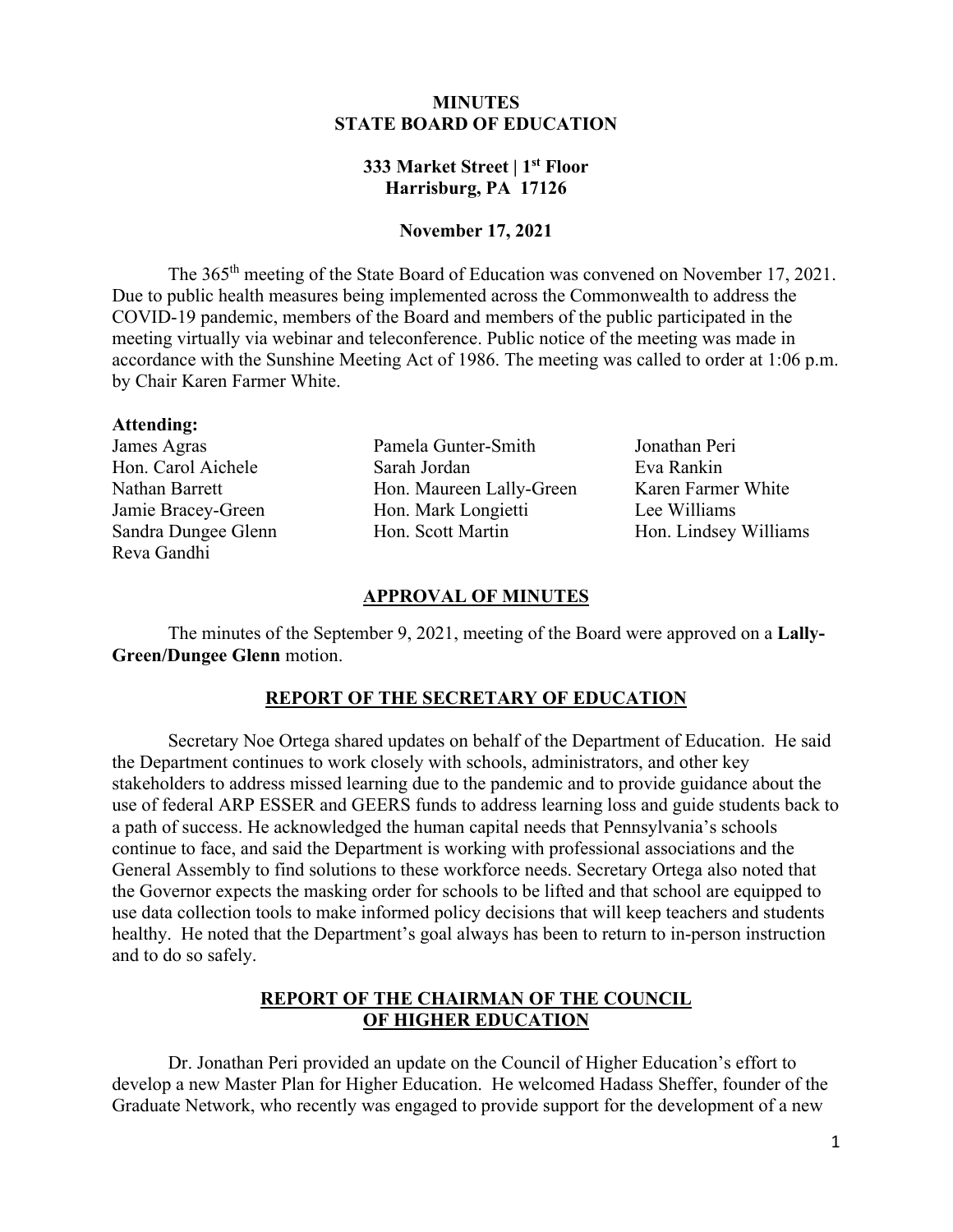of higher education in response to a request previously made by the Council and noted that four Master Plan. He also provided an update on the submission of long-range plans by institutions additional long-range plans were submitted for review since the time of his last report, brining the total number of submissions to 68.

 Education Advisory Committee met earlier in the day and provided a summary report of their working session. The working session focused on the plan's strategic priority for "Erasing Equity Gaps to Increase Postsecondary Attainment in Pennsylvania". The session included a strategies to close equity gaps. Dr. Peri said the session closed with time for open dialog and reflections by members of the Council and the Advisory Committee related to the strategic Dr. Peri shared that the Council of Higher Education and the Master Plan for Higher presentation related to that strategic priority by Dr. Tanya I. Garcia, Acting Deputy Secretary and Commission for Postsecondary and Higher Education, followed by three panel discussions of national experts, higher education leaders, and students who focused their comments on priority around which the working session was centered.

### **PRESENTATION**

# **LEARNING FROM PENNSYLVANIA'S INSTITUTIONAL PASS RATES ON ELEMENTARY CONTENT TEACHER LICENSURE TESTS**

 Ms. Hannah Putman, Managing Director of Research with the National Council on rates on elementary content teacher licensure tests. The report produced by NCTQ includes both Teacher Quality (NCTQ), presented new research released by her organization on first-time pass a national overview as well as dashboards containing state specific data.

## **ACT 101 PROGRAM ANNUAL REPORT PRESENTATION**

 Ms. Elizabeth McCloud, Vice President of State Grant and Special Programs for the Pennsylvania Higher Education Assistance Agency (PHEAA), presented the agency's annual report on Pennsylvania's Act 101 Program for 2020-2021. The report contains profiles for participating institutions and students, including data on student retention, graduation rates, and academic performance.

# **PRESENTATION REPORT OF THE COLLEGE TEXTBOOK POLICIES ADVISORY COMMITTEE**

Dr. Kim McCurdy, Bureau Director for Postsecondary Adult Education with the Department of Education, presented the updated report of the College Textbook Policies Advisory Committee. Per statute, the Advisory Committee is required to develop an updated report every three years that is focused on increasing access to and reducing costs of college textbooks and course materials. The Board will transmit the Advisory Committee's updated report to the Governor and the General Assembly.

# **PRESENTATION ANNUAL REPORT OF THE PROFESSIONAL STANDARDS AND PRACTICES COMMISSION**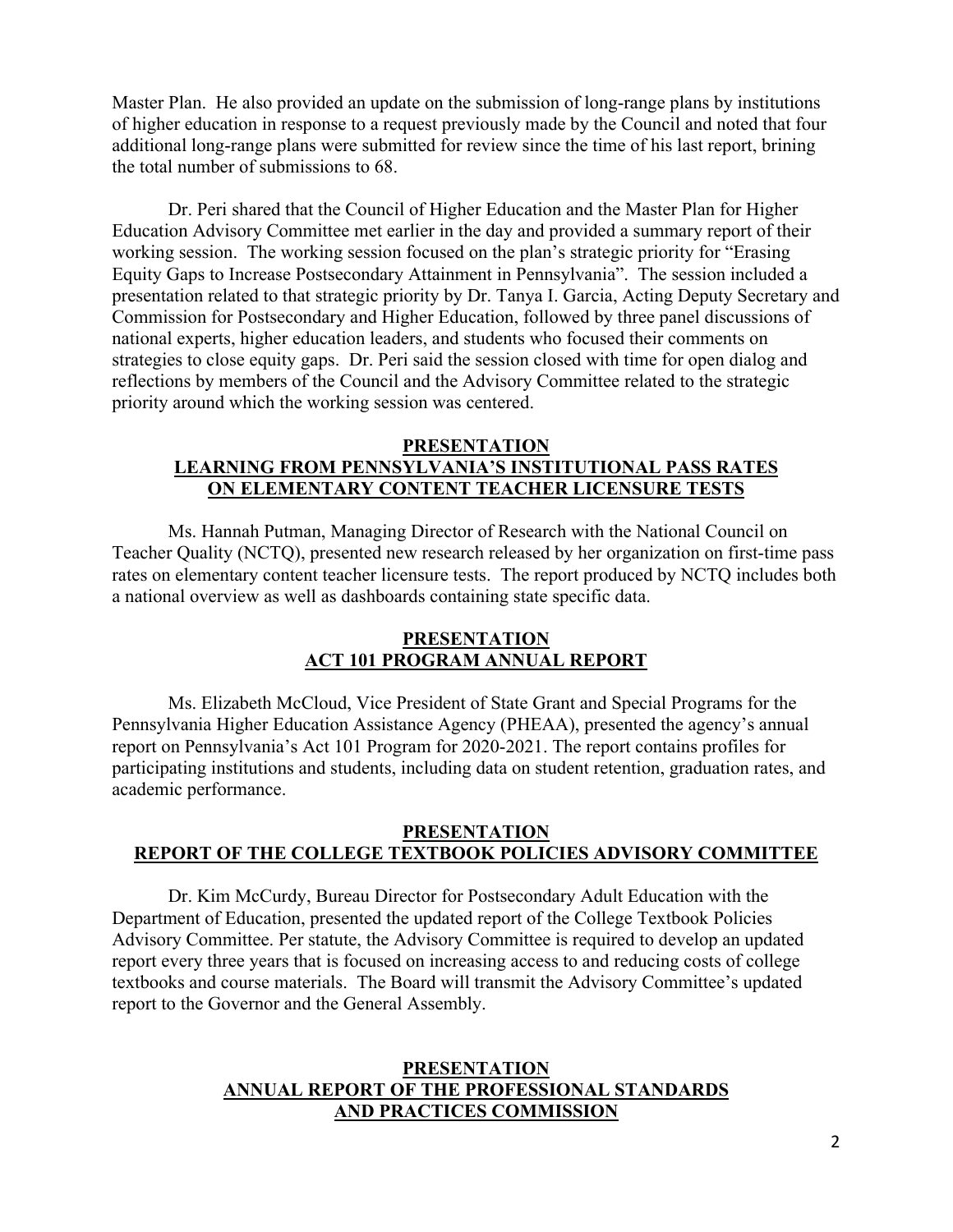Commission, presented the Commission's Annual Report for 2020. The report details all public adjudications that were issued during the calendar year along with a summary of those to the COVID-19 pandemic. Mr. Shane Crosby, Executive Director of the Professional Standards and Practices adjudications. Mr. Crosby noted that public disciplinary actions were down in 2020 largely due

## **PUBLIC COMMENT**

 Donna Marie Cole-Mallot, with the Pennsylvania Educator Diversity Consortium, sought who deliver culturally-relevant instruction for all students. Dr. Cole-Mallot said data on culturally relevant and sustaining education demonstrates its importance in aiding in the promoting a sense of safety and belonging for students. She applauded the inclusion of culturally relevant and sustaining education in Chapter 13 and Act 13's call for social and emotional competencies, but said we can't just allude to it and need to say what we mean. Dr. Cole-Mallot should be offered to teacher preparation programs. She said Pennsylvania data further to education diversity relative to the state's student population. to bring attention to the need to include culturally responsive and sustaining education competencies in teacher education in Pennsylvania, specifically in Chapter 354. Dr. Cole-Mallot said research demonstrates that all students benefit from having educators of color and educators facilitation of brain processing, promoting and cultivating critical thinking and problem solving, motivating and engaging students, strengthening students' racial and ethnic identities, and said her consortium has developed culturally relevant and sustaining education competencies that demonstrates the need for these guidelines and that we are in a state of regression when it comes

 Algarin share that she chose to send her son to a school with a black male educator at the helm time, gaining knowledge in an engaging school setting. She asked the Board to consider how important it is for children to have a teacher that reflects their values. Toya Algarin, a black female mother and grandmother, asked the Board to support including culturally relevant and sustaining education in Chapter 354. She said she believes culturally responsive teacher also will support the need to hire more teachers of color. Ms. because she knew that would be valuable to him. She said culturally responsive teaching was successful for her son and gave him the opportunity to celebrate his culture while, at the same

 Chair of the Pennsylvania Educator Diversity Consortium, said she is a strong advocate for to better understand why they leave and what would make their schools more culturally particularly their white colleagues, were training to be more culturally responsive they would be TE and heard that they are trying to embed culturally responsive and sustaining education but are Laura Boyce, Pennsylvania Executive Director of Teacher Plus and Policy and Advocacy culturally responsive education. Ms. Boyce said culturally responsive education is connected to another important priority of diversifying the educator workforce. She said Teach Plus has released two reports on retention of teachers of color and held focus groups of teachers of color affirming. In both report, she said they heard from focus groups that if principals and colleagues, more likely to stay. Ms. Boyce said this also connects to outcomes and achievement for students of color who would benefit from being in culturally responsive and culturally affirming spaces. She echoed the call from the previous speakers. Ms. Boyce applauded the Board for include culturally responsive and sustaining education in Chapter 49, and called on the Department to continue that charge in further regulatory action. Ms. Boyce said she recently presented to PAC-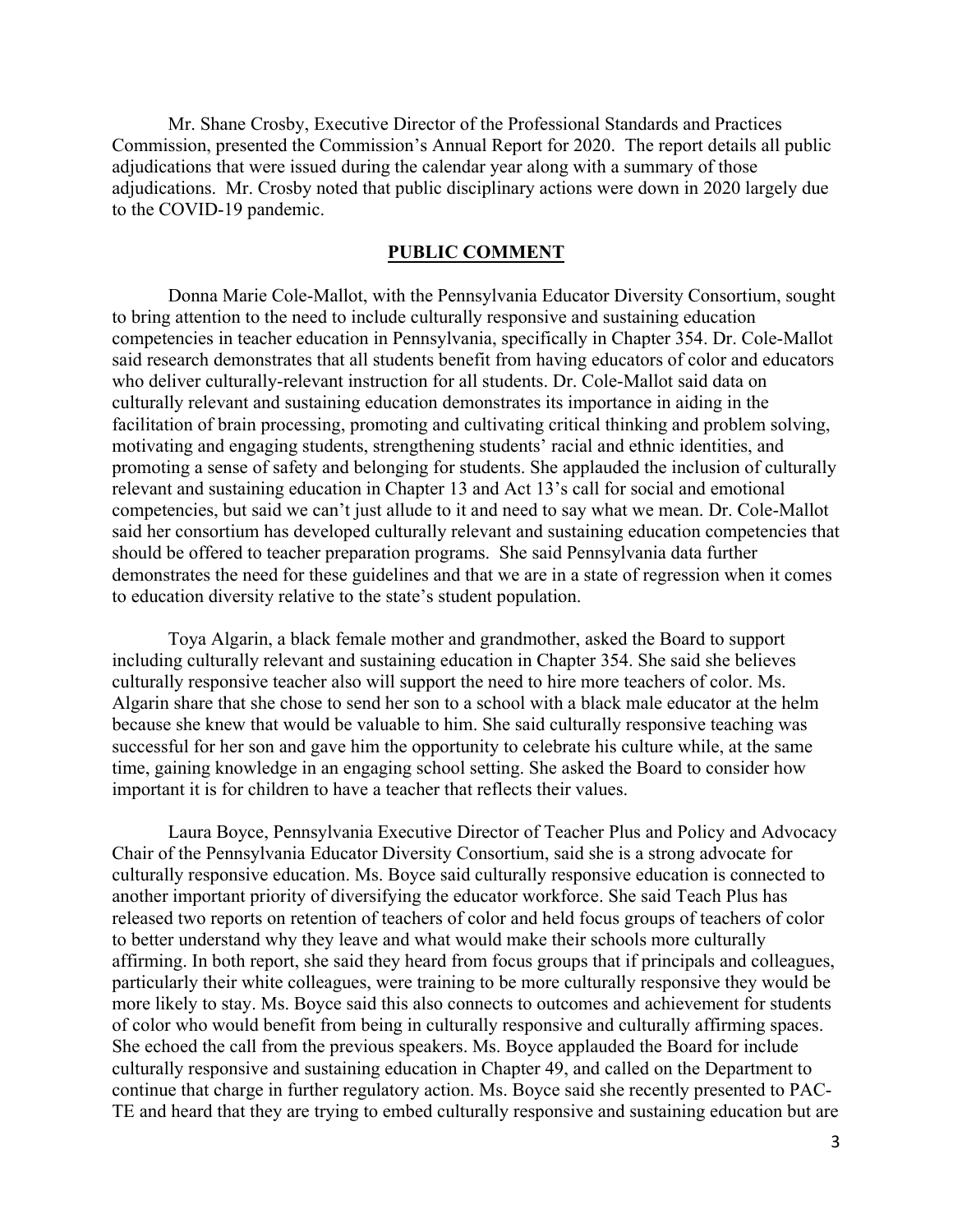and the Department to keep its foot on the gas to finalize the competencies and implementation guidelines quickly. waiting for the competencies to be finalized, waiting to see if it also will be in Chapter 354, and wondering how it will connect to ongoing professional education. Ms. Boyce asked the Board

 Andrea Terrero Gabbadon introduced herself as a former teacher and high school administrator, present Ph.D. candidate and teacher of aspiring educators, and member of the Pennsylvania students identify as Latino and that, in contrast, Latino teachers are only 1.1% of the educator workforce. Ms. Gabbadon said she often was the only Latino teacher in her building her for this isolation and invisibility and shared that she considered changing her major until practices. Pennsylvania Educator Diversity Consortium. She spoke in support of including culturally relevant and sustaining education competencies in Chapter 354 and for holding institutions of higher education accountable for their implementation in teacher education programs. Ms. Gabbadon noted that Pennsylvania's educator workforce does not reflect the rich diversity of the students it serves. She said a 2020 report by Research for Action showed that 12% of and often felt invisible or only seen for her ability to work with Spanish speaking students and to serve as an impromptu translator. She reflected on how her teacher preparation program prepared working with a professor who encouraged her to infuse her culture into her lessons. She said culturally relevant teaching methods can have positive impacts on student achievement and on improving the pipeline of teachers of color. To effectively address teacher diversity, Ms. Gabbdon said teacher education programs must see us and inspires us through culturally relevant

 not include any required courses for English Language Learners and that there is not a lot of Dominican Republic joined her classroom she felt completely unprepared to talk to or engage the she reached out to Kutztown University for help in supporting her student and now serves on the ESL Advisory Board at Kutztown University. Ms. Patten said the state should approve culturally Beth Patten introduced herself as a seventh grade social student teacher in the Kutztown Area School District and a Bloomsburg University graduate. Ms. Patten said she works with a lot of student teachers. She advocated for more training for preservice teachers to become culturally relevant and sustaining educators. She said Kutztown University's coursework does training in English Language Learners or culturally relevant or sustaining pedagogies at all, which is reflected in national trends as well. Ms. Patten shared that when a student from the student and the student spent most of the day with headphones on watching YouTube. She said

 relevant and sustaining education pedagogy and that teachers will benefit from such training. Kristen Haase, an English Language Development teacher in the School District of Haase shared demographic data from the school district in which she is employed and the district communities. Lancaster and a Teach Plus Fellow, said the importance of teachers receiving training in culturally relevant education is tied to the importance of diversifying the teacher pipeline. She said public schools across the country are becoming more diverse, but teachers are not. Ms. in which she resides that illustrated such gaps. She said research shows that all students benefit from having teachers of color and the having culturally relevant teachers benefits all learning

Two students addressed the Board and said there is a need for more culturally responsive teachers and teachers of color. They shared personal anecdotes about the bonds they formed with